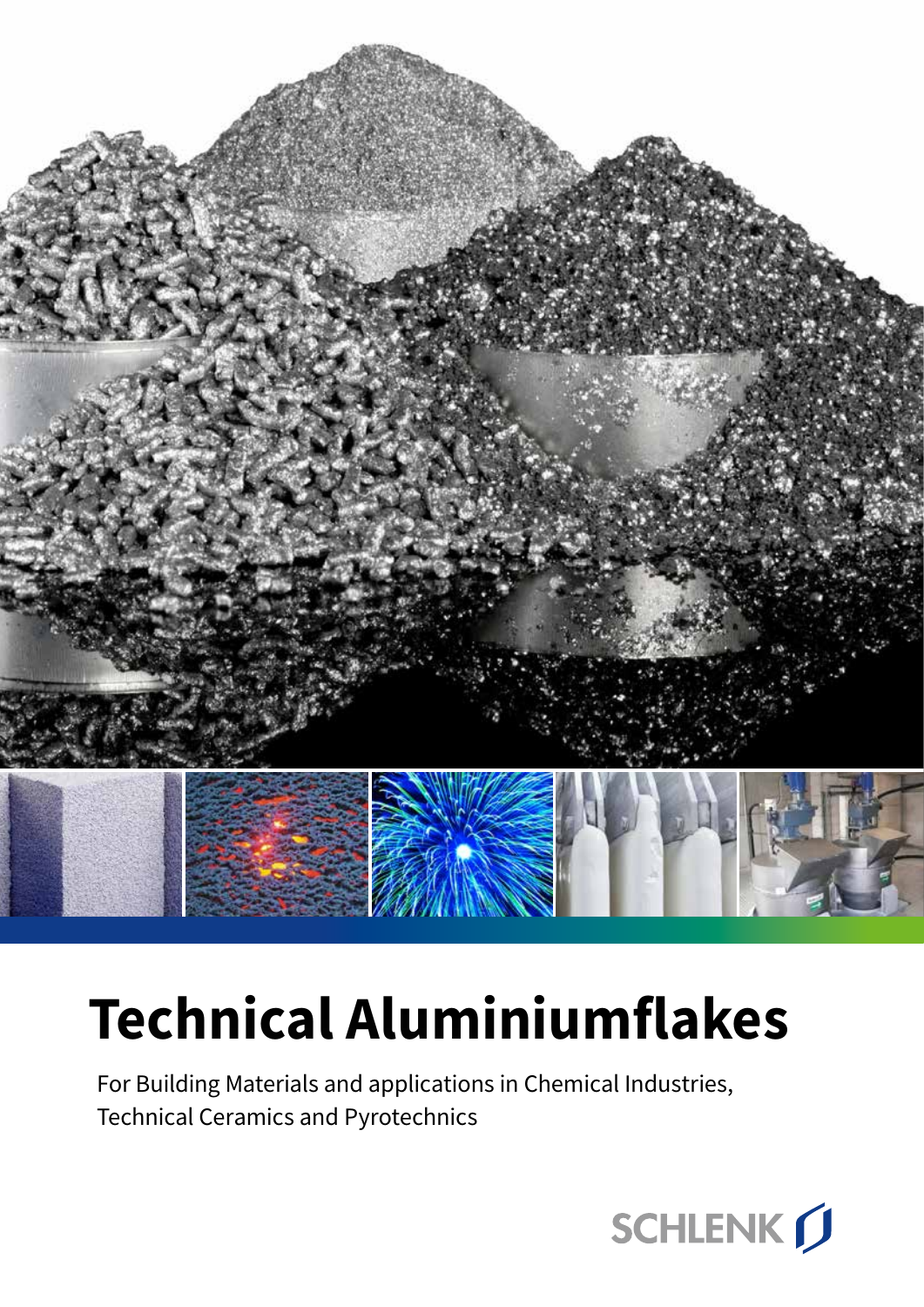#### **www.schlenk.com • aluflake@schlenk.de Application Service:** Dr. Gerhard Spicker, Tel. +49 9171 808 - 350, **SCHLENK TAF GMBH & CO. KG**

Dr. Sebastian Bergold, Tel. +49 9171 808 - 586, Stephan Krebs, Tel. +49 9171 808 - 315, **Schlenk TAF GmbH & Co. KG • Barnsdorfer Haupstr. 5 • D-91154 Roth-Barnsdorf • Germany** www.schlenk.com • aluflake@schlenk.de **Sales Department:** Andreas Becker, Tel. +49 9171 808 - 262

### **Performance Range**

*SCHLENK produces technical aluminum flakes at three locations: At headquarters in Barnsdorf (Germany), in Kamnik (Slovenia) and in Bojkovice (Czech Republic). However, our range of services goes far beyond individual products:*

#### **. Quality control**

To ensure the consistently high quality of our products, all production batches of our products are subjected to extensive testing in our laboratories. This test data is of course made available to our customers as required.

#### **. Dosing system for Aluminium Pastes**

SCHLENK developed the first safe paste dosing system for the plant market. Our customers can thus benefit greatly from the wealth of experience we have gained in the production and handling of aluminum pigments over many decades. With our systems, we offer a combination of safety, metering accuracy and flexibility.

#### **. Safety training**

Aluminum pigments, powders and pastes are hazardous substances. We teach how to handle them correctly in our safety training courses.

#### **. Technical support\***

With our experienced and competent technicians we offer comprehensive technical support for the optimal use of aluminum powders and pastes*.*

### **Leistungsspektrum**

*SCHLENK produziert an drei Standorten Technische Aluminiumflakes: Am Hauptsitz in Barnsdorf (Deutschland), in Kamnik (Slovenien) und in Bojkovice (Tschechien). Unser Leistungssprektrum geht jedoch weit über die individuellen Produkte hinaus:*

#### **. Qualitätskontrolle**

Um die konstant hohe Qualität unserer Produkte zu sichern, werden sämtliche Produktionschargen unserer Produkte in unseren Laboratorien ausführlichen Tests unterzogen. Diese Prüfdaten werden unseren Kunden selbstverständlich bei Bedarf zur Verfügung gestellt.

#### **. Aluminiumpasten Dosiersystem**

SCHLENK entwickelte das erste sichere Pasten-Dosiersystem für den Anlagenmarkt. Unsere Kunden können so ganz stark von dem Erfahrungsschatz profitieren, den wir bei der Herstellung und dem Handling von Aluminiumpigmenten in vielen Jahrzehnten gewonnen haben. Wir bieten mit unseren Anlagen eine Kombination aus Sicherheit, Dosiergenauigkeit und Flexibilität.

#### **. Sicherheitstraining**

Aluminiumpigmente, -pulver und -pasten sind Gefahrenstoffe. Wie man damit richtig umgeht, vermitteln wir in unseren Sicherheitstrainings.

#### **. Technische Unterstützung\***

Mit unseren erfahrenen und kompetenten Technikern bieten wir eine umfassende fachliche Unterstützung zum optimalen Einsatz von Aluminiumpulvern und -pasten.



**\* Contact: p. 16 \* Kontakt: S. 16**

# **SCHLENK**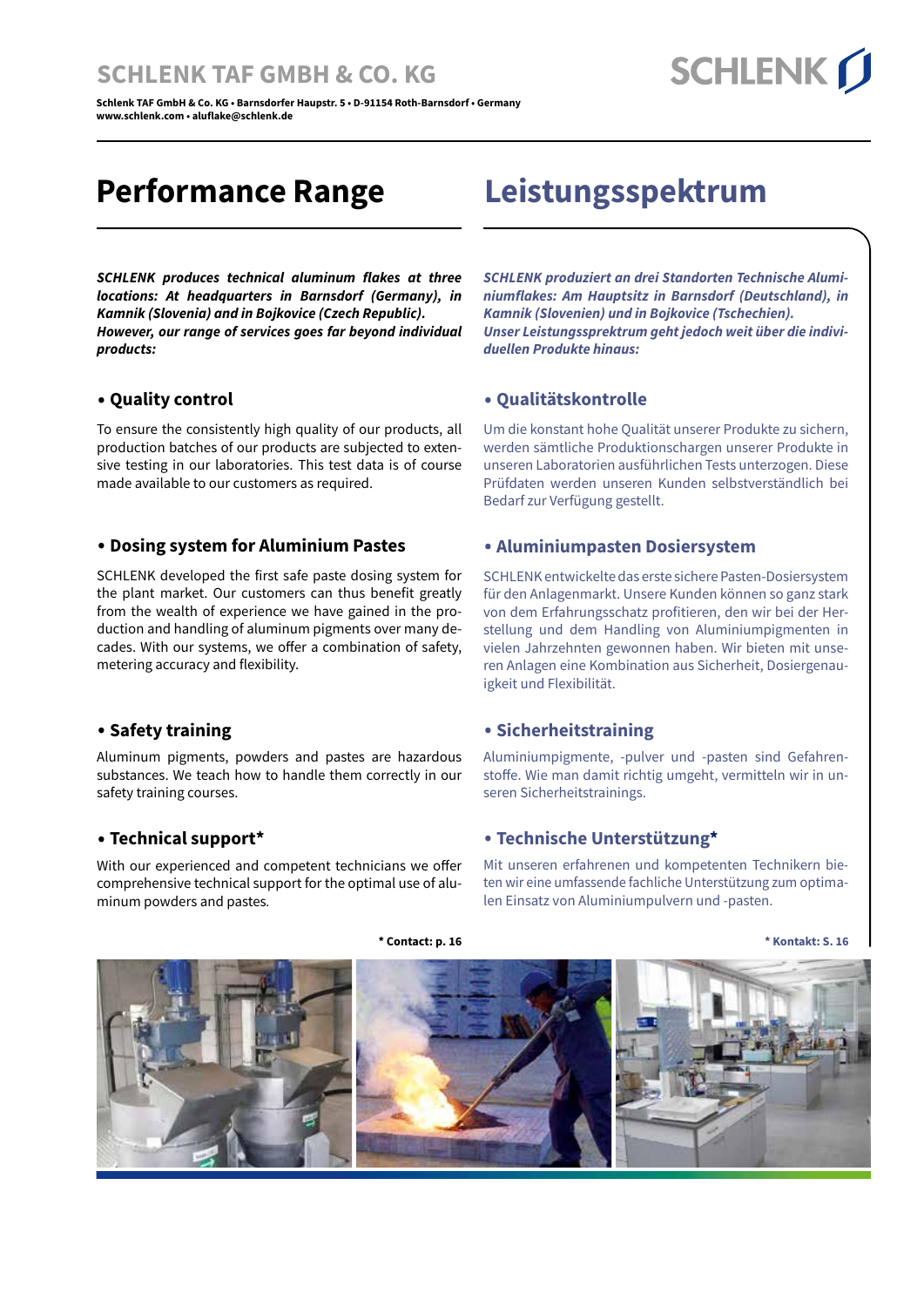Dr. Sebastian Bergold, Tel. +49 9171 808 - 586, Stephan Krebs, Tel. +49 9171 808 - 315, **Schlenk TAF GmbH & Co. KG • Barnsdorfer Haupstr. 5 • D-91154 Roth-Barnsdorf • Germany** اس سيد السيد العام العام العام العام العام العام العام العام العام العام العام العام العام العام ال<br>العام العام العام العام العام العام العام العام العام العام العام العام العام العام العام العام العام العام ال **Sales Department:** Andreas Becker, Tel. +49 9171 808 - 262 **www.schlenk.com • aluflake@schlenk.de**

#### **Chemical Industry** . Aluminium Powders - wettable . Aluminium Powders - non wettable . Waterborne Pastes . Calcium Carbonate Compounds . Aluminium Flitters . Foil Granules **9 - 11 Plasters and Screeds** . Aluminium Powders - wettable . Aluminium Powders - non wettable . Calcium Carbonate Compounds . Aluminium Flitters . Atomized Aluminium  **7 - 8 Autoclaved Aerated Concrete (AAC)** . Aluminium Powders - wettable . Aluminium Powders - non wettable . Calcium Carbonate Compounds . Aluminium Flitters . Atomized Aluminium  **4 - 6 Pyrotechnics & Civil Explosives** . Aluminium Flitters . Atomized Aluminium . Aluminium Powders for Slurries **Foundry Technology** . Foil Granules . Atomized Aluminium . Aluminium Powders for Slurries . Aluminium Powders for Slurries - Dedusted **14 15 Technical Ceramics** . Aluminium Powders - wettable . Aluminium Powders - non wettable . Atomized Aluminium . Waterborne Pastes . Calcium Carbonate Compounds **12 - 13 Onepager . overview . content**

. Aluminium Powders for Slurries - Dedusted

**SCHLENK**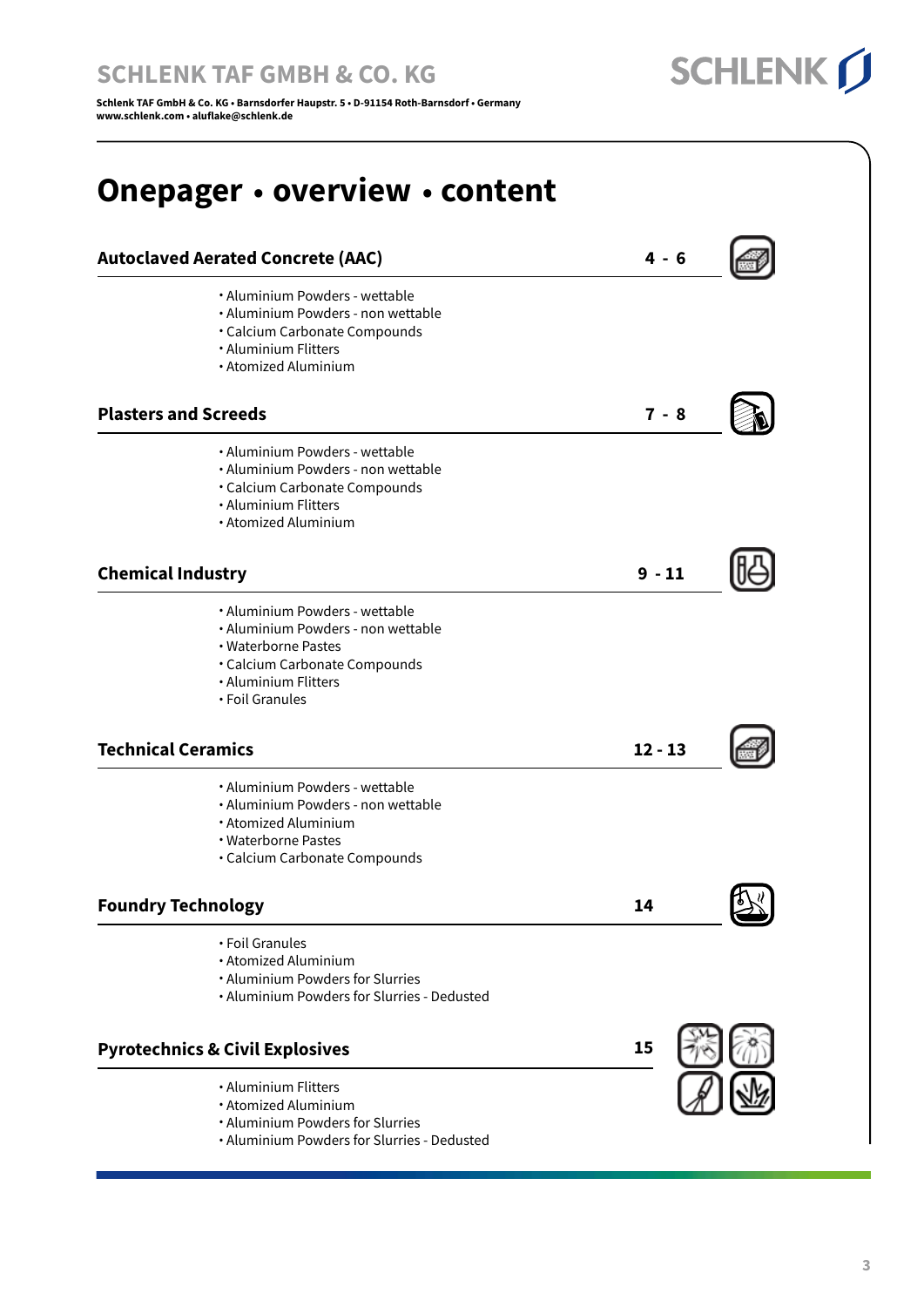

### **Autoclaved Aerated Concrete (AAC) (p.1/3)**

#### **Aluminium Powders - wettable**

| <b>Product Name</b> | Particle Size $d_{50}$ <sup>*1</sup><br>[µm] | Particle Size $d_{90}$ <sup>*1</sup><br>[µm] | <b>Bulk Density *2</b><br>$[g/cm^3]$ | Recommended<br>Application Density<br>[kg/m <sup>3</sup> ] |
|---------------------|----------------------------------------------|----------------------------------------------|--------------------------------------|------------------------------------------------------------|
| 7002                | ~150                                         | ~100                                         | $0.18 - 0.25$                        | $\geq 600$                                                 |
| 7003                | 100<br>$\sim$                                | 240<br>$\sim$                                | $0.16 - 0.23$                        | $\geq 600$                                                 |
| 7004                | 85<br>$\sim$                                 | 175<br>$\thicksim$                           | $0.16 - 0.21$                        | $\geq 600$                                                 |
| 7008                | 65<br>$\sim$                                 | 130<br>$\thicksim$                           | $0.15 - 0.19$                        | $500 - 600$                                                |
| 7009                | 50<br>$\sim$                                 | 115<br>$\thicksim$                           | $0.11 - 0.15$                        | $500 - 600$                                                |
| 7110                | 40<br>$\sim$                                 | 80<br>$\thicksim$                            | $0.11 - 0.15$                        | $400 - 500$                                                |
| 7112                | 35<br>$\sim$                                 | 70<br>$\sim$                                 | $0.11 - 0.15$                        | $400 - 500$                                                |
| 7114                | 30<br>$\sim$                                 | 58<br>$\tilde{}$                             | $0.10 - 0.14$                        | $\leq 450$                                                 |
| 7510                | 40<br>$\sim$                                 | 80<br>$\sim$                                 | $0.11 - 0.15$                        | $400 - 500$                                                |
| 7514                | 33<br>$\thicksim$                            | 60<br>$\sim$                                 | $0.15 - 0.18$                        | $\leq 450$                                                 |
|                     |                                              |                                              |                                      |                                                            |
| 7810                | 40<br>$\sim$                                 | 80<br>$\tilde{}$                             | $0.11 - 0.15$                        | $400 - 500$                                                |
| 7814                | 33<br>$\sim$                                 | 60<br>$\sim$                                 | $0.15 - 0.18$                        | $\leq 450$                                                 |
|                     |                                              |                                              |                                      |                                                            |
| 77004               | 60<br>$\sim$                                 | 140<br>$\thicksim$                           | $0.16 - 0.22$                        | $\geq 500$                                                 |
| 77007               | 50<br>$\thicksim$                            | 120<br>$\sim$                                | $0.14 - 0.18$                        | $\geq 500$                                                 |
| 77010               | 25<br>$\sim$                                 | 70<br>$\sim$                                 | $0.11 - 0.15$                        | $400 - 500$                                                |
| 77012               | 25<br>$\sim$                                 | 60<br>$\tilde{}$                             | $0.11 - 0.15$                        | $400 - 500$                                                |
| 77013               | 22<br>$\sim$                                 | 50<br>$\tilde{}$                             | $0.11 - 0.15$                        | $400 - 500$                                                |
| 77014               | 21<br>$\sim$                                 | 48<br>$\thicksim$                            | $0.11 - 0.15$                        | $\leq 450$                                                 |
| 87013               | 25<br>$\sim$                                 | 50<br>$\thicksim$                            | $0.13 - 0.16$                        | $\leq 450$                                                 |

#### All powders are available in reaction-delayed versions and are available as DEG-Pastes. **Test Methods: \*1 AQSB-044 \*2 AQSB-001**

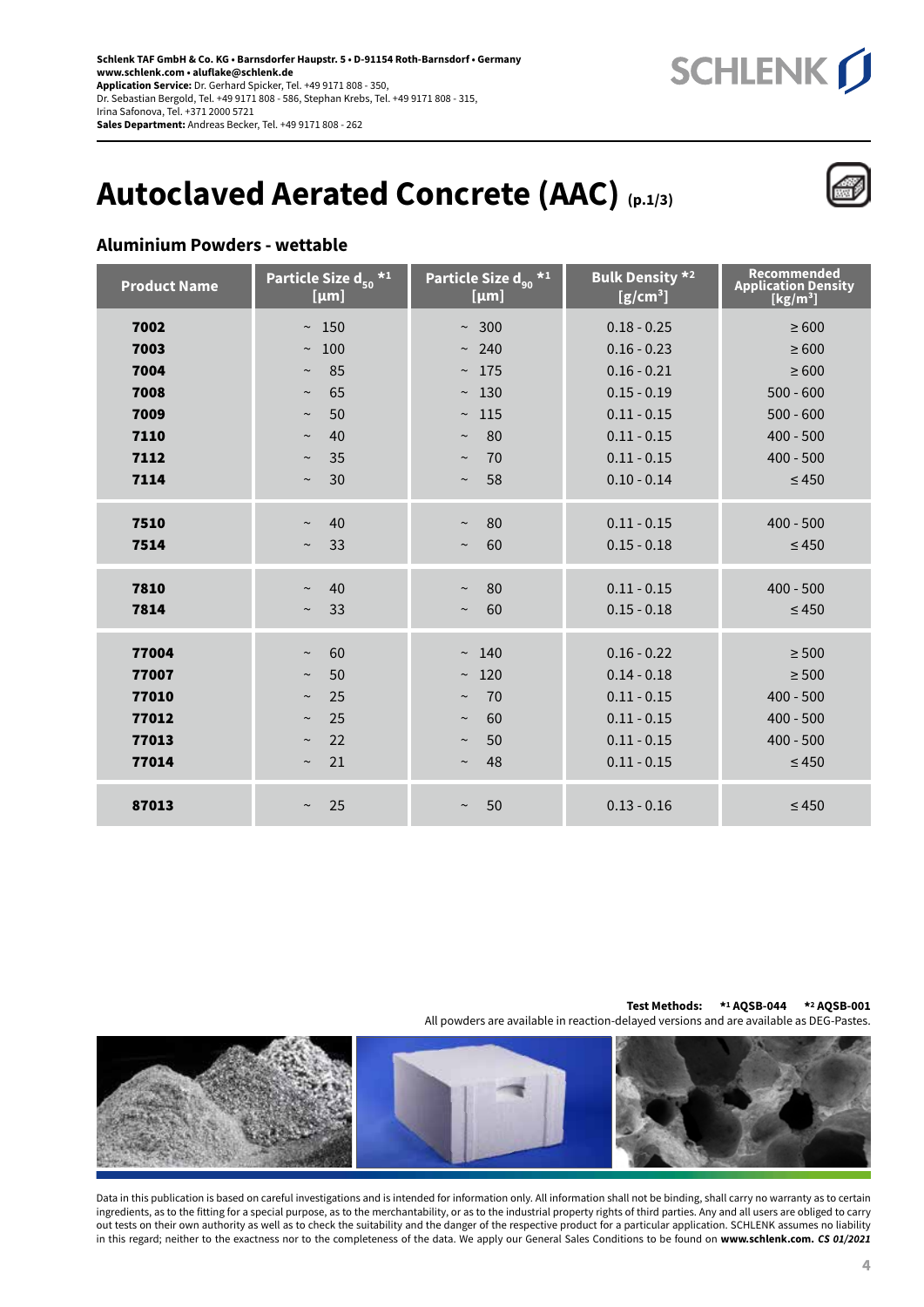

### **Autoclaved Aerated Concrete (AAC) (p.2/3)**



#### **Aluminium Powders - not wettable**

| <b>Product Name</b>                       | Particle Size $d_{50}$ *1<br>[µm]                                                                     | Particle Size d <sub>90</sub> *1<br>[µm]                                           | <b>Bulk Density *2</b><br>$[g/cm^3]$                                              | Recommended<br><b>Application Density</b><br>[kg/m <sup>3</sup> ]   |
|-------------------------------------------|-------------------------------------------------------------------------------------------------------|------------------------------------------------------------------------------------|-----------------------------------------------------------------------------------|---------------------------------------------------------------------|
| <b>UP30</b><br><b>UP40</b>                | 65<br>$\sim$<br>55<br>$\thicksim$                                                                     | $\sim$ 150<br>$\sim$ 140                                                           | $0.10 - 0.20$<br>$0.10 - 0.20$                                                    | $\geq 500$<br>$\geq 500$                                            |
| 76004<br>76007<br>76010<br>76013<br>76014 | 60<br>$\thicksim$<br>55<br>$\thicksim$<br>25<br>$\thicksim$<br>22<br>$\thicksim$<br>21<br>$\thicksim$ | $\sim$ 140<br>$\sim$ 125<br>70<br>$\thicksim$<br>50<br>$\thicksim$<br>48<br>$\sim$ | $0.16 - 0.23$<br>$0.15 - 0.21$<br>$0.11 - 0.15$<br>$0.11 - 0.15$<br>$0.11 - 0.16$ | $\geq 600$<br>$\geq 500$<br>$400 - 500$<br>$\leq 450$<br>$\leq 450$ |
| 86013                                     | 22<br>$\sim$                                                                                          | 43<br>$\sim$                                                                       | $0.13 - 0.18$                                                                     | $\leq 450$                                                          |

#### **Waterborne Pastes**

| <b>Product Name</b>                                                                                                                                                            | Particle Size $d_{50}$ *1<br>[µm]                                                                 | Particle Size $d_{90}$ *1<br>[µm]                                                                      | Recommended<br>Application Density<br>[kg/m <sup>3</sup> ]                          |
|--------------------------------------------------------------------------------------------------------------------------------------------------------------------------------|---------------------------------------------------------------------------------------------------|--------------------------------------------------------------------------------------------------------|-------------------------------------------------------------------------------------|
| <b>Aquapor 300 series</b><br><b>Aquapor 400 series</b><br><b>Aquapor 1000 series</b><br><b>Aquapor 3000 series</b><br><b>Aquapor 7000 series</b><br><b>Aquapor 9000 series</b> | 70<br>$\thicksim$<br>60<br>$\sim$<br>35<br>$\sim$<br>25<br>$\sim$<br>18<br>$\sim$<br>13<br>$\sim$ | $\sim$ 150<br>130<br>$\thicksim$<br>100<br>$\thicksim$<br>85<br>$\sim$<br>50<br>$\sim$<br>35<br>$\sim$ | $\geq 600$<br>$\geq 600$<br>$500 - 600$<br>$500 - 600$<br>$400 - 500$<br>$\leq 400$ |
| <b>Aquapor 4204</b><br><b>Aquapor 4207</b><br><b>Aquapor 4209</b><br><b>Aquapor 4210</b><br><b>Aquapor 4213/W</b>                                                              | 60<br>$\sim$<br>55<br>$\sim$<br>38<br>$\sim$<br>30<br>$\sim$<br>22<br>$\sim$                      | ~130<br>115<br>$\sim$<br>95<br>$\thicksim$<br>75<br>$\sim$<br>50<br>$\sim$                             | $\geq 600$<br>$\geq 600$<br>$\geq 500$<br>$400 - 500$<br>$350 - 450$                |

#### **Test Methods: \*1 AQSB-044 \*2 AQSB-001**

All powders are available in reaction-delayed versions and are available as DEG-Pastes. All pastes are available with different solid content and different reaction delay.

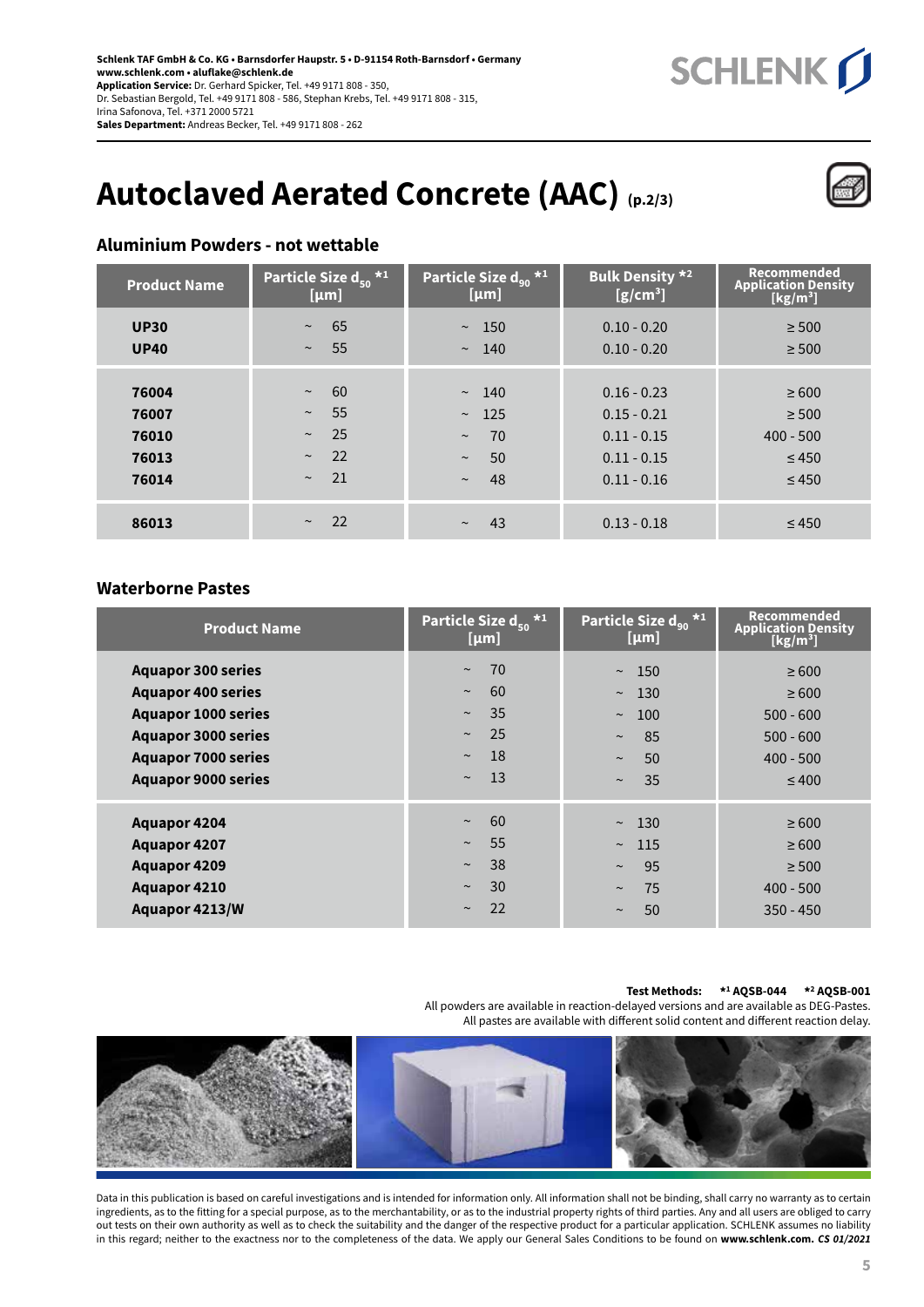

### **Autoclaved Aerated Concrete (AAC) (p.3/3)**



#### **Solventborne Pastes (Diethylene Glycol)**

| <b>Product Name</b>                                                                                          | Particle Size $d_{50}$ <sup>*1</sup><br>[µm]                                                                     | Particle Size $d_{90}$ *1<br>[µm]                                                        | Recommended<br><b>Application Density</b><br>[kg/m <sup>3</sup> ]                   |
|--------------------------------------------------------------------------------------------------------------|------------------------------------------------------------------------------------------------------------------|------------------------------------------------------------------------------------------|-------------------------------------------------------------------------------------|
| DEG/350 series<br>DEG/450 series<br>DEG/1500 series<br>DEG/3500 series<br>DEG/7500 series<br>DEG/9500 series | $\sim$ 70<br>60<br>$\thicksim$<br>35<br>$\sim$<br>25<br>$\sim$<br><b>18</b><br>$\thicksim$<br>-13<br>$\thicksim$ | $\sim$ 150<br>~130<br>100<br>$\sim$<br>85<br>$\thicksim$<br>50<br>$\sim$<br>35<br>$\sim$ | $\geq 600$<br>$\geq 600$<br>$500 - 600$<br>$500 - 600$<br>$400 - 500$<br>$\leq 400$ |
| <b>DEG/4504</b><br><b>DEG/4507</b><br><b>DEG/4509</b><br><b>DEG/4510</b><br><b>DEG/4513</b>                  | -60<br>$\thicksim$<br>55<br>$\sim$<br>38<br>$\thicksim$<br>30<br>$\sim$<br>22<br>$\thicksim$                     | ~130<br>$\sim$ 115<br>95<br>$\sim$<br>75<br>$\sim$<br>50<br>$\sim$                       | $\geq 600$<br>$\geq 600$<br>$\geq 500$<br>$400 - 500$<br>$350 - 450$                |

#### **Solventborne Pastes (Diethylene Glycol) from Wettable Powder**

| <b>Product Name</b>                                                                                    | Particle Size $d_{50}$ *1<br>[µm]                                                                                              | Particle Size $d_{90}$ *1<br>[µm]                                                              | Recommended<br><b>Application Density</b><br>[kg/m <sup>3</sup> ]                  |
|--------------------------------------------------------------------------------------------------------|--------------------------------------------------------------------------------------------------------------------------------|------------------------------------------------------------------------------------------------|------------------------------------------------------------------------------------|
| DEG/7003/80<br>DEG/7004/77<br><b>DEG/7009</b><br><b>DEG/7112</b><br><b>DEG/7114</b><br><b>DEG/7814</b> | 70<br>$\thicksim$<br>60<br>$\thicksim$<br>35<br>$\sim$<br>25<br>$\sim$<br><b>18</b><br>$\thicksim$<br><b>18</b><br>$\thicksim$ | $\sim$ 150<br>$\sim$ 130<br>100<br>$\sim$<br>85<br>$\thicksim$<br>50<br>$\sim$<br>50<br>$\sim$ | $\geq 600$<br>$\geq 600$<br>$500 - 600$<br>$400 - 500$<br>$\leq 450$<br>$\leq 450$ |
| <b>DEG/77013</b><br><b>DEG/77014</b>                                                                   | 25<br><b>Septim</b><br><b>18</b><br>$\thicksim$                                                                                | 85<br>$\sim$<br>50<br>$\sim$                                                                   | $400 - 500$<br>$\leq 450$                                                          |
| DEG/87116/65                                                                                           | <sup>12</sup><br>$\thicksim$                                                                                                   | 32<br>$\sim$                                                                                   | $\geq 100$                                                                         |

#### **Test Method: \*1 AQSB-044**

All pastes are available with different solid content and different reaction delay.

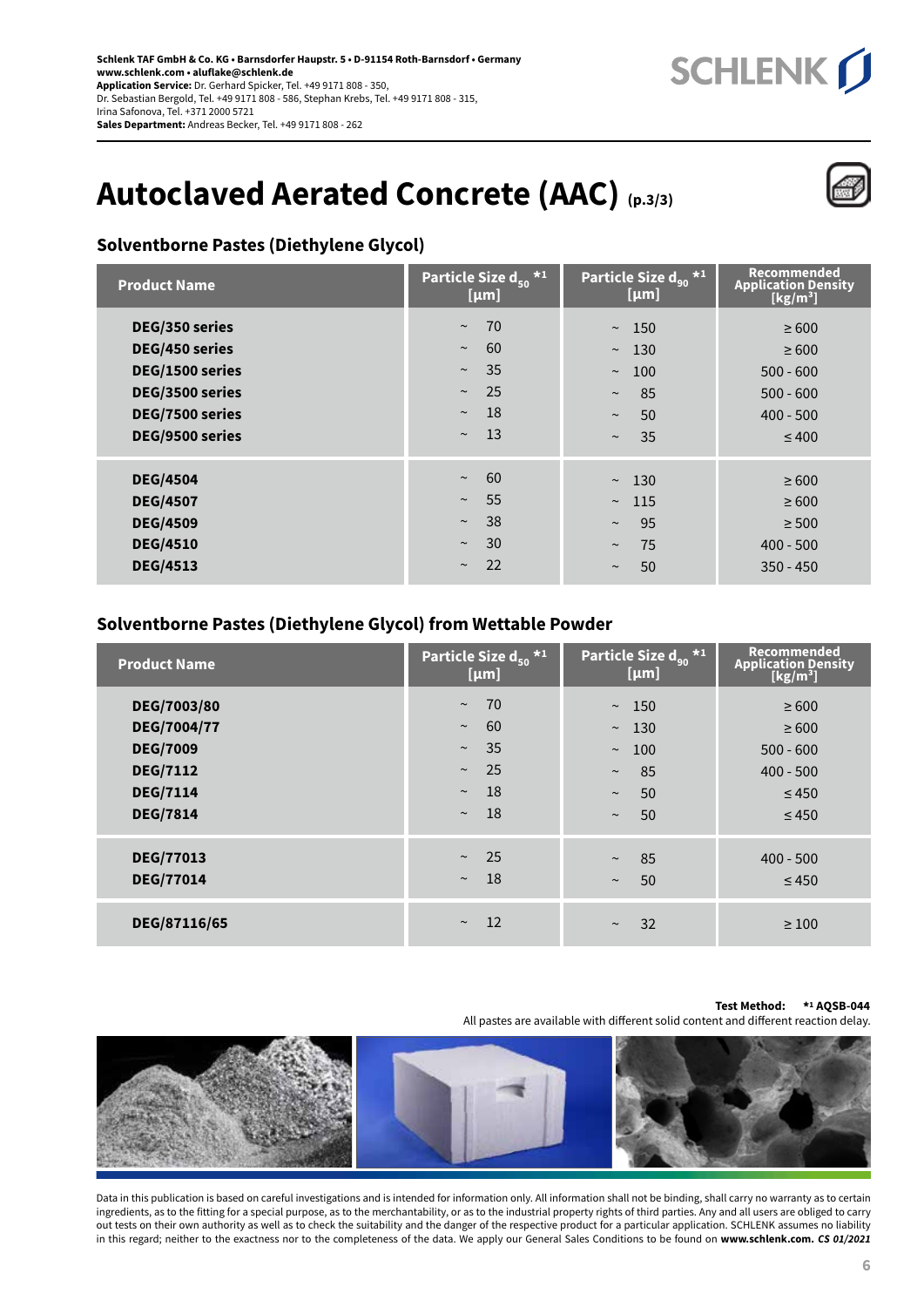

### **Plasters and Screeds (p.1/2)**

#### **Aluminium Powders - wettable**

| <b>Product Name</b>                       | Particle Size $d_{50}$ *1<br>[µm]                                                      | Particle Size $d_{90}$ * <sup>1</sup><br>[µm]                           | <b>Bulk Density *2</b><br>$[g/cm^3]$                                              |
|-------------------------------------------|----------------------------------------------------------------------------------------|-------------------------------------------------------------------------|-----------------------------------------------------------------------------------|
| 7002<br>7004<br>7008<br>7009<br>7110      | ~150<br>85<br>$\sim$<br>65<br>$\thicksim$<br>50<br>$\thicksim$<br>40<br>$\sim$         | $~\sim~300$<br>~175<br>~130<br>$\sim$ 115<br>80<br>$\sim$               | $0.18 - 0.25$<br>$0.16 - 0.21$<br>$0.15 - 0.19$<br>$0.11 - 0.15$<br>$0.11 - 0.15$ |
| 7114                                      | 30<br>$\sim$                                                                           | 58<br>$\sim$                                                            | $0.10 - 0.14$                                                                     |
| 77004<br>77007<br>77010<br>77012<br>77013 | 60<br>$\thicksim$<br>50<br>$\thicksim$<br>25<br>$\sim$<br>25<br>$\sim$<br>22<br>$\sim$ | ~140<br>$\sim$ 120<br>70<br>$\sim$<br>60<br>$\sim$<br>50<br>$\thicksim$ | $0.16 - 0.22$<br>$0.14 - 0.18$<br>$0.11 - 0.15$<br>$0.11 - 0.15$<br>$0.11 - 0.15$ |
| 77014                                     | 21<br>$\sim$                                                                           | 48<br>$\sim$                                                            | $0.11 - 0.15$                                                                     |

#### **Aluminium Powders - not wettable**

| <b>Product Name</b>                       | Particle Size d $_{50}$ * $^1$ $^1$                               | Particle Size $d_{90}$ *1                                                     | Bulk Density *2                                                                   |
|-------------------------------------------|-------------------------------------------------------------------|-------------------------------------------------------------------------------|-----------------------------------------------------------------------------------|
|                                           | [µm]                                                              | [µm]                                                                          | $[g/cm^3]$                                                                        |
| <b>UP30</b>                               | $~1$ 65                                                           | ~150                                                                          | $0.10 - 0.20$                                                                     |
| <b>UP40</b>                               | $\sim 55$                                                         | $\sim 140$                                                                    | $0.10 - 0.20$                                                                     |
| 76004<br>76007<br>76010<br>76013<br>76014 | -60<br>$\sim$<br>$\sim 55$<br>$\sim 25$<br>$\sim$ 22<br>$\sim$ 21 | $\sim$ 140<br>$\sim$ 125<br>70<br>$\sim$<br>50<br>$\thicksim$<br>48<br>$\sim$ | $0.16 - 0.23$<br>$0.15 - 0.21$<br>$0.11 - 0.15$<br>$0.11 - 0.15$<br>$0.11 - 0.16$ |

#### **Test Methods: \*1 AQSB-044 \*2 AQSB-001**

All powders are available in reaction-delayed versions and are available as DEG-Pastes.



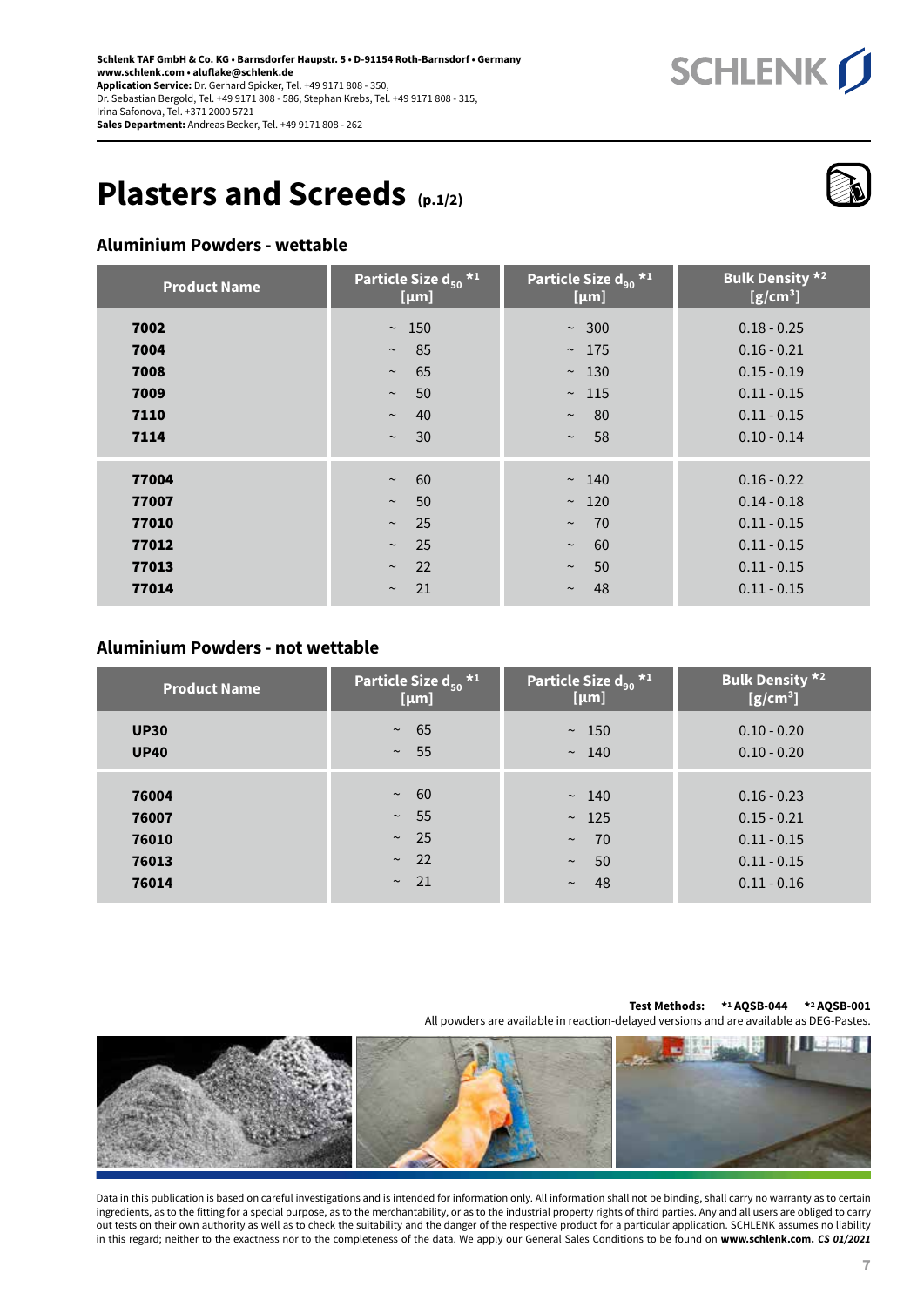## **Plasters and Screeds (p.2/2)**



SCHLENK J

#### **Calcium Carbonate Compounds**

| <b>Product Name</b>                                                                             | <b>Aluminium Powder x</b><br>[%] | Particle Size $d_{50}$ *1<br>[µm]                                                                 | <b>Blaine/ Water Coverage</b><br>$\star$ 5 [g/cm <sup>3</sup> ]                      |
|-------------------------------------------------------------------------------------------------|----------------------------------|---------------------------------------------------------------------------------------------------|--------------------------------------------------------------------------------------|
| CaCO3/7004/x<br>CaCO3/7009/x<br>CaCO3/7114/x                                                    | 10/20<br>10/20<br>10/20          | 85<br>$\thicksim$<br>75<br>$\sim$<br>28<br>$\sim$                                                 | min. 7000<br>min. 13 000<br>min. 22 000                                              |
| CaCO3/UP30/x                                                                                    | 10/20                            | 70<br>$\sim$                                                                                      | min. 3500                                                                            |
| CaCO3/290/x<br>CaCO3/290R/x<br>CaCO3/U290XR/x<br>CaCO3/260R/x<br>CaCO3/260XR/x<br>CaCO3/U320R/x | 10<br>10<br>10<br>10<br>10<br>10 | 11<br>$\sim$<br>11<br>$\thicksim$<br>11<br>$\sim$<br>24<br>$\sim$<br>24<br>$\sim$<br>54<br>$\sim$ | min. 35 000<br>min. 35 000<br>min. 35 000<br>min. 18 000<br>min. 18 000<br>min. 8000 |

#### **Aluminium Flitters**

| <b>Product Name</b> | Aceton Extract <sup>*3</sup><br>[%] | Active Metal Content *4<br>[%] | Bulk Density *2<br>$[g/cm^3]$ | <b>Particle Size Range</b><br>[µm] |
|---------------------|-------------------------------------|--------------------------------|-------------------------------|------------------------------------|
| 0/150               | max. 0.6                            | min. 92                        | ~0.40                         | $0 - 150$                          |
| 0/300               | max. 0.6                            | min. 92                        | ~0.40                         | $0 - 300$                          |
| 150/300             | max. 0.6                            | min. 92                        | ~0.40                         | $150 - 300$                        |
| 300/600             | max. 0.5                            | min. 92                        | ~0.40                         | $300 - 600$                        |
| 600/1000            | max. 0.5                            | min. 92                        | ~0.40                         | $600 - 1000$                       |
|                     |                                     |                                |                               |                                    |

#### **Atomized Aluminium**

| Product Name                                            | Active Metal Content *4<br>[%] | Particle Size $d_{50}$ <sup>*1</sup><br>$[{\mu}m]$ | Bulk Density *2<br>$[g/cm^3]$  |
|---------------------------------------------------------|--------------------------------|----------------------------------------------------|--------------------------------|
| <b>Rogal Aluminium 4/34</b><br>Rogal Aluminium 0/63     | min. 99.7<br>min. 99.7         | $\sim$ 21<br>35<br>$\sim$                          | $\sim$ 1.0<br>$\sim$ 1.0       |
| <b>Rogal Aluminium 32/75</b><br>Rogal Aluminium 75/2000 | min. 99.7<br>min. 99.7         | 40<br>$\sim$<br>$\sim$ 100                         | 1.0<br>$\sim$<br>1.0<br>$\sim$ |

**Test Methods: \*1 AQSB-044 \*2 AQSB-001 \*3 AQSB-041 \*4 AQSB-012**

Other compounds are possible.

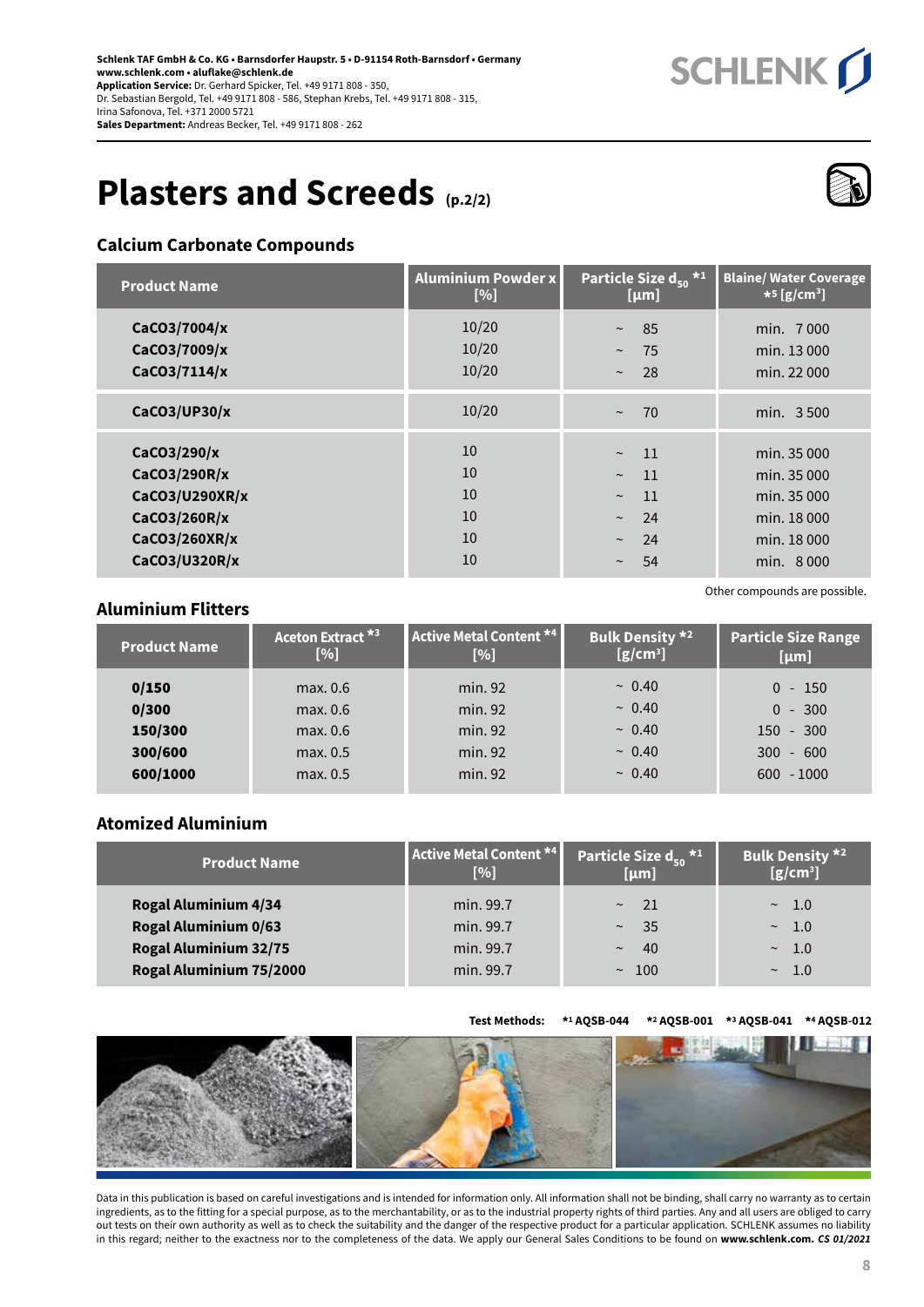SCHLENK J

## **Chemical Industry (p.1/3)**

#### **Aluminium Powders - wettable**

| <b>Product Name</b>              | Particle Size $d_{50}$ *1<br>[µm]                | Particle Size $d_{90}$ * <sup>1</sup><br>[µm]                | <b>Bulk Density *2</b><br>$[g/cm^3]$                             |
|----------------------------------|--------------------------------------------------|--------------------------------------------------------------|------------------------------------------------------------------|
| 7002<br>7004<br>7009<br>7114     | ~150<br>$\sim$ 85<br>50<br>$\sim$<br>$\sim$ 30   | $~\sim~300$<br>~175<br>~115<br>- 58<br>$\sim$                | $0.18 - 0.25$<br>$0.16 - 0.21$<br>$0.11 - 0.15$<br>$0.10 - 0.14$ |
| 77007<br>77010<br>77012<br>77013 | $\sim$ 50<br>$\sim$ 25<br>$\sim 25$<br>$\sim$ 22 | ~120<br>$-70$<br>$\thicksim$<br>60<br>$\sim$<br>50<br>$\sim$ | $0.14 - 0.18$<br>$0.11 - 0.15$<br>$0.11 - 0.15$<br>$0.11 - 0.15$ |

#### **Aluminium Powders - not wettable**

| <b>Product Name</b>              | Particle Size $d_{50}$ <sup>*1</sup><br>[µm]                   | Particle Size $d_{90}$ <sup>*1</sup><br>[µm]         | Bulk Density *2<br>$[g/cm^3]$                                    |
|----------------------------------|----------------------------------------------------------------|------------------------------------------------------|------------------------------------------------------------------|
| <b>UP30</b><br><b>UP40</b>       | 65<br>$\sim$<br>$\sim$ 55                                      | ~150<br>~140                                         | $0.10 - 0.20$<br>$0.10 - 0.20$                                   |
| 76004<br>76007<br>76010<br>76013 | 60<br>$\sim$<br>55<br>$\sim$ $-$<br>$\sim$ 25<br>-22<br>$\sim$ | ~140<br>~125<br>$-70$<br>$\sim$<br>50<br>$\thicksim$ | $0.16 - 0.23$<br>$0.15 - 0.21$<br>$0.11 - 0.15$<br>$0.11 - 0.15$ |

#### **Waterborne Pastes**

| <b>Product Name</b>        | Particle Size $d_{50}$ <sup>*1</sup> [µm] | Particle Size $d_{90}$ <sup>*1</sup> [µm] |
|----------------------------|-------------------------------------------|-------------------------------------------|
| <b>Aquapor 300 series</b>  | $\sim$ 70                                 | ~150                                      |
| <b>Aquapor 400 series</b>  | $~\sim~60$                                | ~130                                      |
| <b>Aquapor 1000 series</b> | $\sim$ 35                                 | ~100                                      |
| <b>Aquapor 3000 series</b> | $\sim 25$                                 | $\sim$ 85                                 |
| <b>Aquapor 7000 series</b> | $\sim$ 18                                 | 50<br>$\sim$                              |
| <b>Aquapor 9000 series</b> | $\sim$ 13                                 | $\sim$ 35                                 |

**Test Methods: \*1 AQSB-044 \*2 AQSB-001** 

All powders are available in reaction-delayed versions and are available as DEG-Pastes.



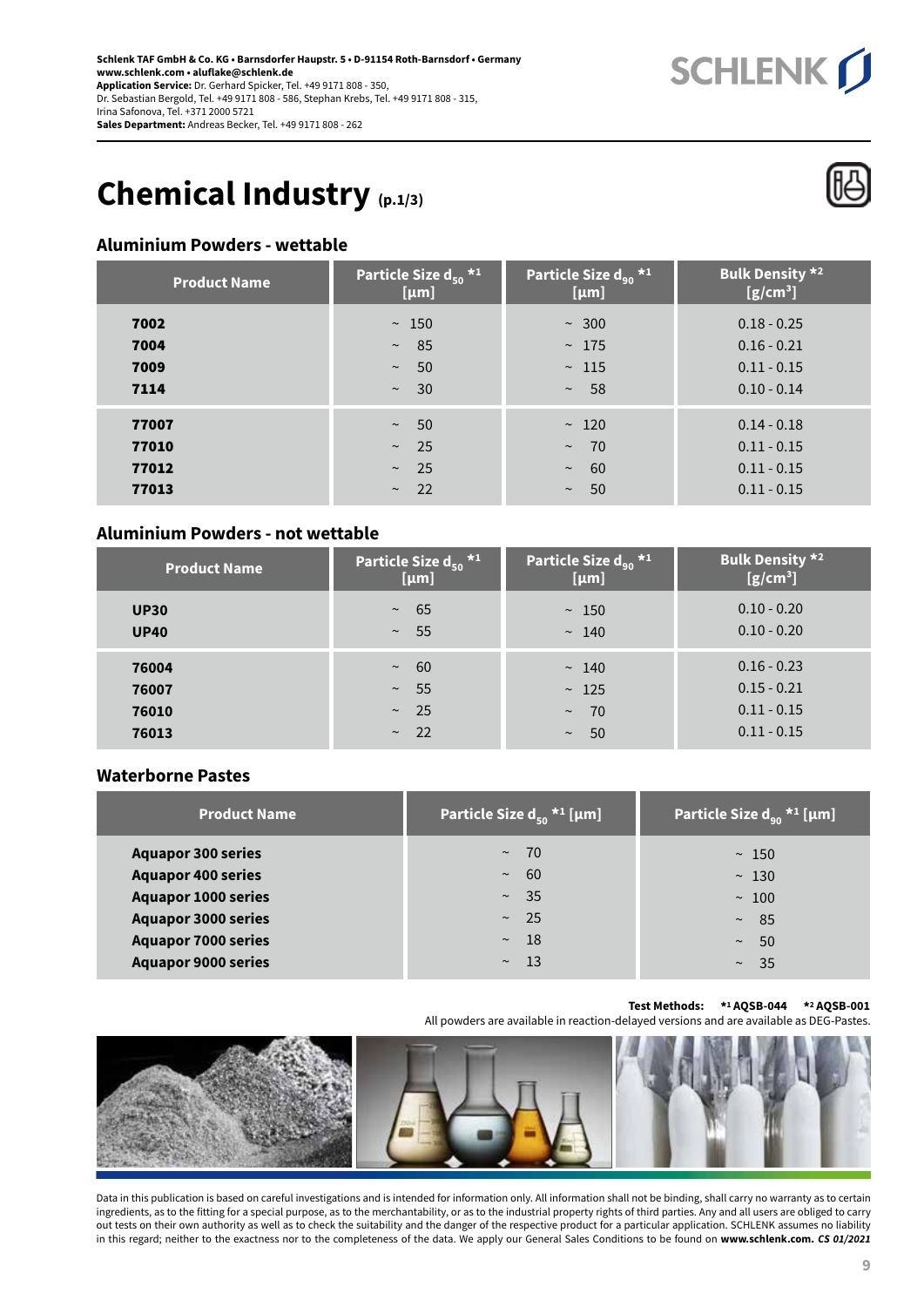### **Chemical Industry (p.2/3)**

#### **Calcium Carbonate Compounds**

| <b>Product Name</b>                                                                             | <b>Aluminium Powder x</b><br>[%] | Particle Size $d_{50}$ *1<br>[µm]                                                          | <b>Blaine/Water</b><br>Coverage $*5[g/cm^3]$                                          |
|-------------------------------------------------------------------------------------------------|----------------------------------|--------------------------------------------------------------------------------------------|---------------------------------------------------------------------------------------|
| CaCO3/7004/x<br>CaCO3/7009/x<br>CaCO3/7114/x                                                    | 10/20<br>10/20<br>10/20          | $~\sim~85$<br>75<br>$\sim$<br>28<br>$\sim$                                                 | min. 7000<br>min. 13 000<br>min. 22 000                                               |
| CaCO3/UP30/x                                                                                    | 10/20                            | 70<br>$\sim$                                                                               | min. 3 500                                                                            |
| CaCO3/290/x<br>CaCO3/290R/x<br>CaCO3/U290XR/x<br>CaCO3/260R/x<br>CaCO3/260XR/x<br>CaCO3/U320R/x | 10<br>10<br>10<br>10<br>10<br>10 | $\sim$ 11<br>-11<br>$\sim$<br>11<br>$\sim$<br>24<br>$\sim$<br>24<br>$\sim$<br>54<br>$\sim$ | min. 35 000<br>min. 35 000<br>min. 35 000<br>min. 18 000<br>min. 18 000<br>min. 8 000 |

#### **Aluminium Flitters**

| <b>Product Name</b> | Aceton Extract <sup>*3</sup><br>[%] | Active Metal Content *4<br>[%] | <b>Bulk Density *2</b><br>$[g/cm^3]$ | Particle Size Range<br>[µm] |
|---------------------|-------------------------------------|--------------------------------|--------------------------------------|-----------------------------|
| 0/150               | max. 0.6                            | min. 92                        | ~0.40                                | $0 - 150$                   |
| 0/300               | max. 0.6                            | min. 92                        | ~0.40                                | $0 - 300$                   |
| 150/300             | max. 0.6                            | min. 92                        | ~0.40                                | $150 - 300$                 |
| 300/600             | max. 0.5                            | min. 92                        | ~0.40                                | $300 - 600$                 |
| 600/1000            | max. 0.5                            | min. 92                        | ~0.40                                | $600 - 1000$                |
|                     |                                     |                                |                                      |                             |

#### **Foil Granules**

| <b>Product Name</b> | Active Metal Content *4<br>[%] | <b>Bulk Density *2</b><br>$[g/cm^3]$ | Particle Size Range<br>[µm] |
|---------------------|--------------------------------|--------------------------------------|-----------------------------|
| 0/160               | $~\sim$ 96                     | $\sim$ 1.0                           | $0 - 106$                   |
| 106/160             | $~\sim$ 96                     | $\sim$ 1.0                           | $106 - 160$                 |
| 160/315             | $~\sim$ 96                     | $\sim$ 1.0                           | $160 - 315$                 |
| 315/630             | $~\sim$ 96                     | $\sim$ 1.0                           | $315 - 630$                 |
| 630/1000            | $~\sim$ 96                     | $\sim$ 1.0                           | $630 - 1000$                |
|                     |                                |                                      |                             |

**Test Methods: \*1 AQSB-044 \*2 AQSB-001 \*4 AQSB-012 \*5 AQSB-014**

Other compounds are possible.



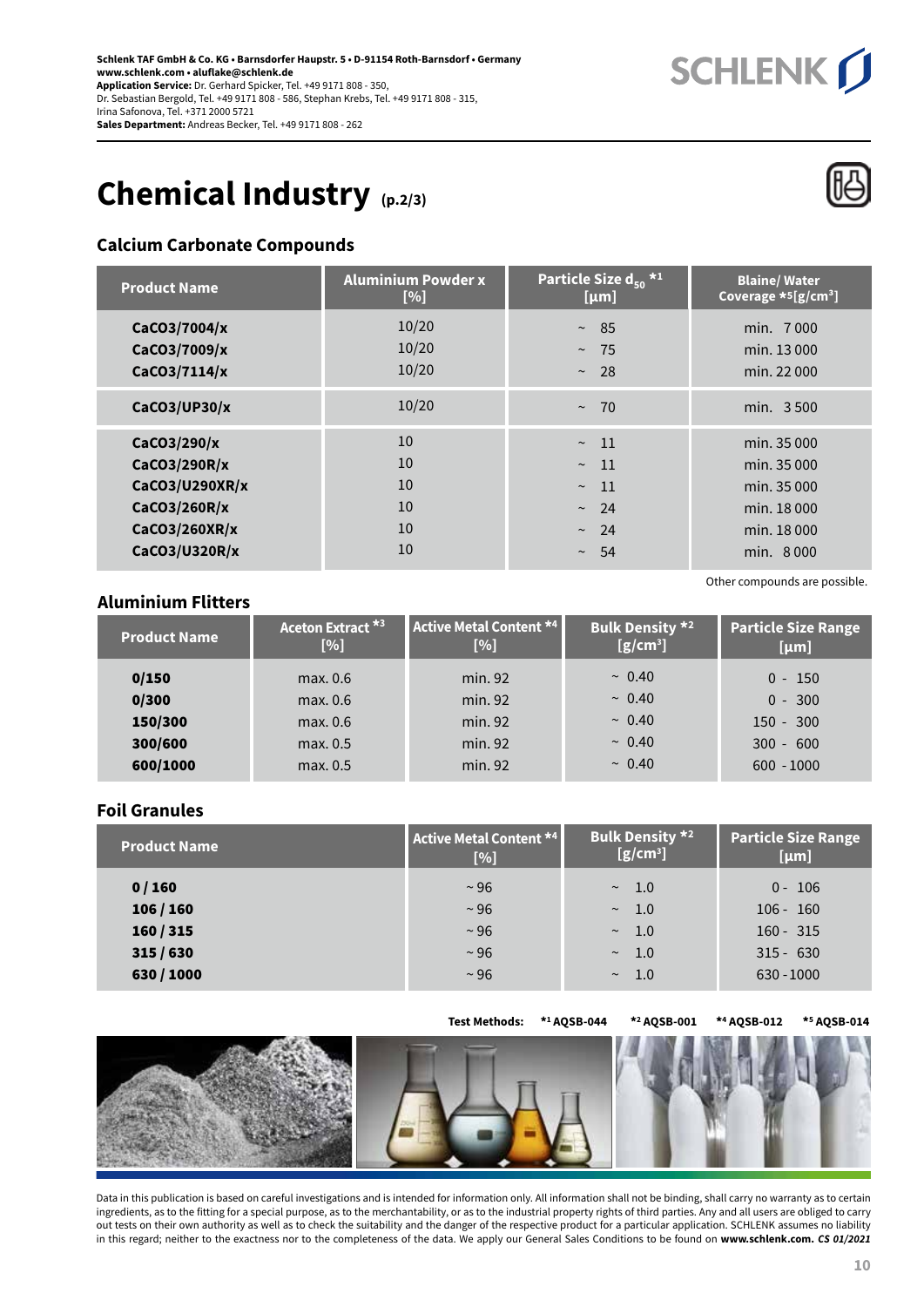

## **Chemical Industry (p.3/3)**



#### **Atomized Aluminium**

| <b>Product Name</b>         | Active Metal Content *4<br>[%] | Particle Size $d_{50}$ <sup>*1</sup><br>[µm] | Bulk Density *2<br>$[g/cm^3]$ |
|-----------------------------|--------------------------------|----------------------------------------------|-------------------------------|
| <b>Rogal Aluminium 4/34</b> | min. 99.7                      | 21<br>$\sim$                                 | $\sim 1.0$                    |
| <b>Rogal Aluminium 0/63</b> | min. 99.7                      | 35<br>$\sim$                                 | $\sim 1.0$                    |
| Rogal Aluminium 32/75       | min. 99.7                      | 40<br>$\sim$                                 | $\sim 1.0$                    |
| Rogal Aluminium 75/2000     | min. 99.7                      | $\sim$ 100                                   | $\sim 1.0$                    |
|                             |                                |                                              |                               |

#### **Aluminium Powders for Slurries**

| <b>Product Name</b> | <b>Water Coverage *5</b> | Screen Analysis <sup>*6</sup> | Screen Analysis <sup>*6</sup> | Fat Content *7 |
|---------------------|--------------------------|-------------------------------|-------------------------------|----------------|
|                     | $[g/cm^3]$               | $>71 \mu m$ [%]               | $>45 \mu m$ [%]               | [%]            |
| <b>SL/0770</b>      | min. 18 000              | max.1                         | max.7                         | $2 - 3$        |
| <b>SL/0970</b>      | min. 20 000              | max. 0.5                      | max.3                         | $2 - 3$        |
| <b>SL/2770</b>      | min. 18 000              | max.1                         | max.7                         | $2 - 3$        |
| <b>SL/2970</b>      | min. 20 000              | max. 0.5                      | max.3                         | $2 - 3$        |

#### **Aluminium Powders for Slurries - Dedusted**

| <b>Product Name</b>                                          | <b>Water Coverage *5</b>                  | Screen Analysis *6   | Screen Analysis *6      | Fat Content *7                |
|--------------------------------------------------------------|-------------------------------------------|----------------------|-------------------------|-------------------------------|
|                                                              | $[g/cm^3]$                                | $>71 \,\mu m$ [%]    | $>45 \mu m$ [%]         | [%]                           |
| <b>SL/4930 DD</b><br><b>SL/4970 DD</b><br><b>SL/41130 DD</b> | min. 20 000<br>min. 20 000<br>min. 20 000 | max. 0.5<br>max. 0.5 | max.3<br>max.3<br>max.1 | $2 - 3$<br>$2 - 3$<br>$2 - 3$ |



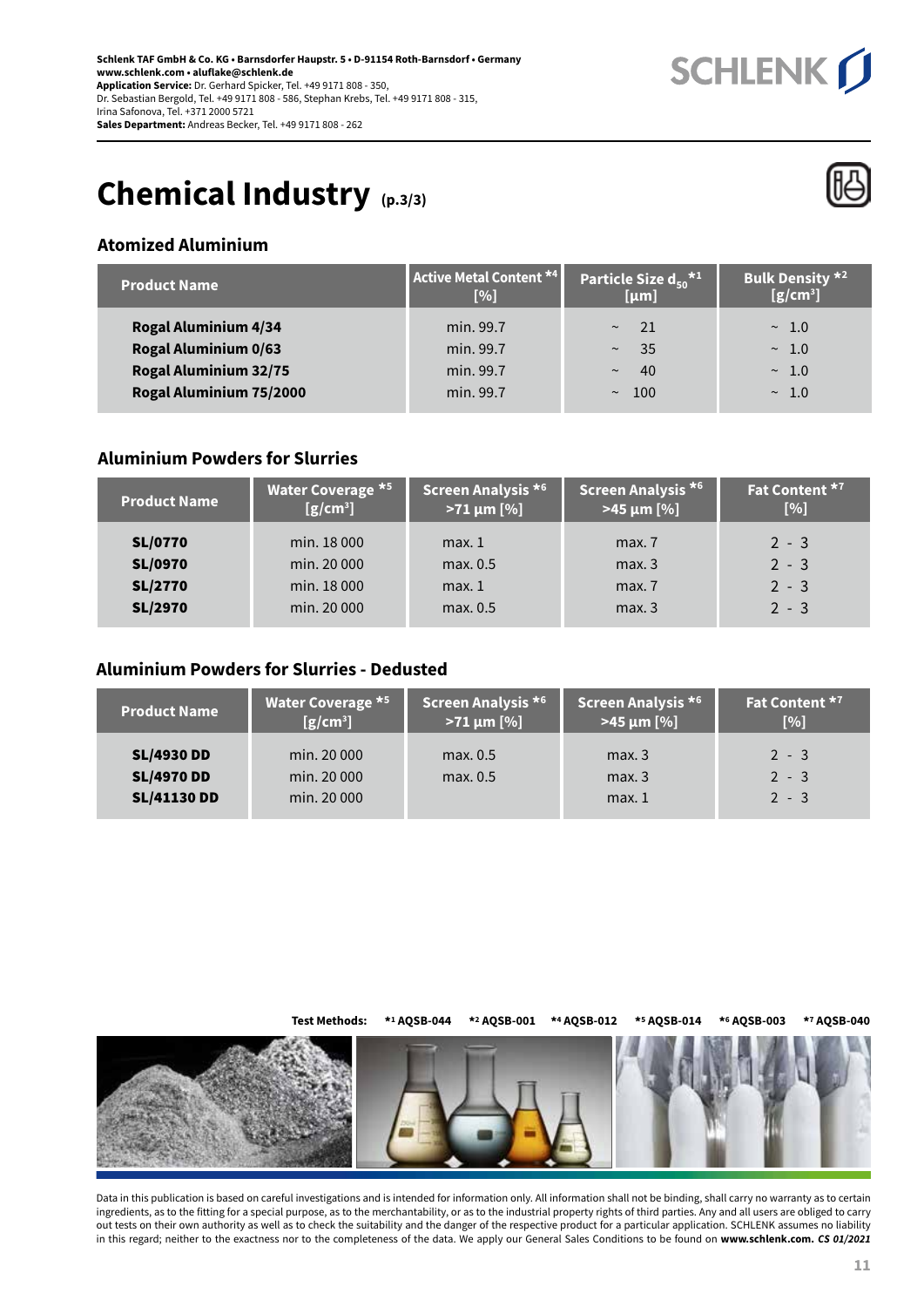### **Technical Ceramics (p.1/2)**

#### **Aluminium Powders - wettable**

| <b>Product Name</b>              | Particle Size d <sub>50</sub> * <sup>1</sup><br>[µm] | Particle Size $\overline{d}_{90}$ *1<br>[µm]                    | <b>Bulk Density *2</b><br>$[g/cm^3]$                             | Recommended<br>Application Density<br>[kg/m <sup>3</sup> ] |
|----------------------------------|------------------------------------------------------|-----------------------------------------------------------------|------------------------------------------------------------------|------------------------------------------------------------|
| 7002<br>7004<br>7009<br>7114     | ~150<br>$~\sim~85$<br>$~\sim~50$<br>$\sim 30$        | $~\sim~300$<br>~175<br>~115<br>58<br>$\sim$                     | $0.18 - 0.25$<br>$0.16 - 0.21$<br>$0.11 - 0.15$<br>$0.10 - 0.14$ | $\geq 600$<br>$\geq 600$<br>$500 - 600$<br>$\leq 450$      |
| 77007<br>77010<br>77012<br>77013 | $~\sim~$ 50<br>~25<br>~25<br>~22                     | ~120<br>-70<br>$\sim$<br>60<br>$\thicksim$<br>50<br>$\thicksim$ | $0.14 - 0.18$<br>$0.11 - 0.15$<br>$0.11 - 0.15$<br>$0.11 - 0.15$ | $\geq 500$<br>$400 - 500$<br>$400 - 500$<br>$400 - 500$    |

#### **Aluminium Powders - not wettable**

| <b>Product Name</b>     | Particle Size d <sub>50</sub> * <sup>1</sup> | Particle Size $\overline{d}_{90}$ *1 | <b>Bulk Density *2</b>                          | Recommended                                 |
|-------------------------|----------------------------------------------|--------------------------------------|-------------------------------------------------|---------------------------------------------|
|                         | [µm]                                         | [µm]                                 | $[g/cm^3]$                                      | Application Density<br>[kg/m <sup>3</sup> ] |
| 76004<br>76007<br>76010 | $~\sim~60$<br>$~\sim~55$<br>$\sim 25$        | ~140<br>~125<br>70<br>$\sim$         | $0.16 - 0.23$<br>$0.15 - 0.21$<br>$0.11 - 0.15$ | $\geq 600$<br>$\geq 500$<br>$400 - 500$     |
| 76013                   | ~22                                          | $\sim$ 50                            | $0.11 - 0.15$                                   | $\leq 450$                                  |
| <b>UP30</b>             | $~10-65$                                     | ~150                                 | $0.10 - 0.20$                                   | $\geq 500$                                  |
| <b>UP40</b>             | $\sim 55$                                    | ~140                                 | $0.10 - 0.20$                                   | $\geq 500$                                  |

#### **Atomized Aluminium**

| <b>Product Name</b>         | Active Metal Content *4<br>[%] | Particle Size $d_{90}$ *1<br>[µm] | Blaine/Water Coverage <sup>*5</sup><br>$[g/cm^3]$ |
|-----------------------------|--------------------------------|-----------------------------------|---------------------------------------------------|
| <b>Rogal Aluminium 4/34</b> | min. 99.7                      | $\sim$ 21                         | $\sim$ 1.0                                        |
| <b>Rogal Aluminium 0/63</b> | min. 99.7                      | $\sim$ 35                         | $\sim$ 1.0                                        |
| Rogal Aluminium 32/75       | min. 99.7                      | 40 <sup>°</sup><br>$\sim$         | $\sim$ 1.0                                        |
| Rogal Aluminium 75/2000     | min. 99.7                      | ~100                              | $\sim$ 1.0                                        |

#### **Test Methods: \*1 AQSB-044 \*2 AQSB-001 \*4 AQSB-012 \*5 AQSB-014**

All powders are available in reaction-delayed versions and are available as DEG-Pastes.



Data in this publication is based on careful investigations and is intended for information only. All information shall not be binding, shall carry no warranty as to certain ingredients, as to the fitting for a special purpose, as to the merchantability, or as to the industrial property rights of third parties. Any and all users are obliged to carry out tests on their own authority as well as to check the suitability and the danger of the respective product for a particular application. SCHLENK assumes no liability in this regard; neither to the exactness nor to the completeness of the data. We apply our General Sales Conditions to be found on **www.schlenk.com.** *CS 01/2021*

**SCHLENK**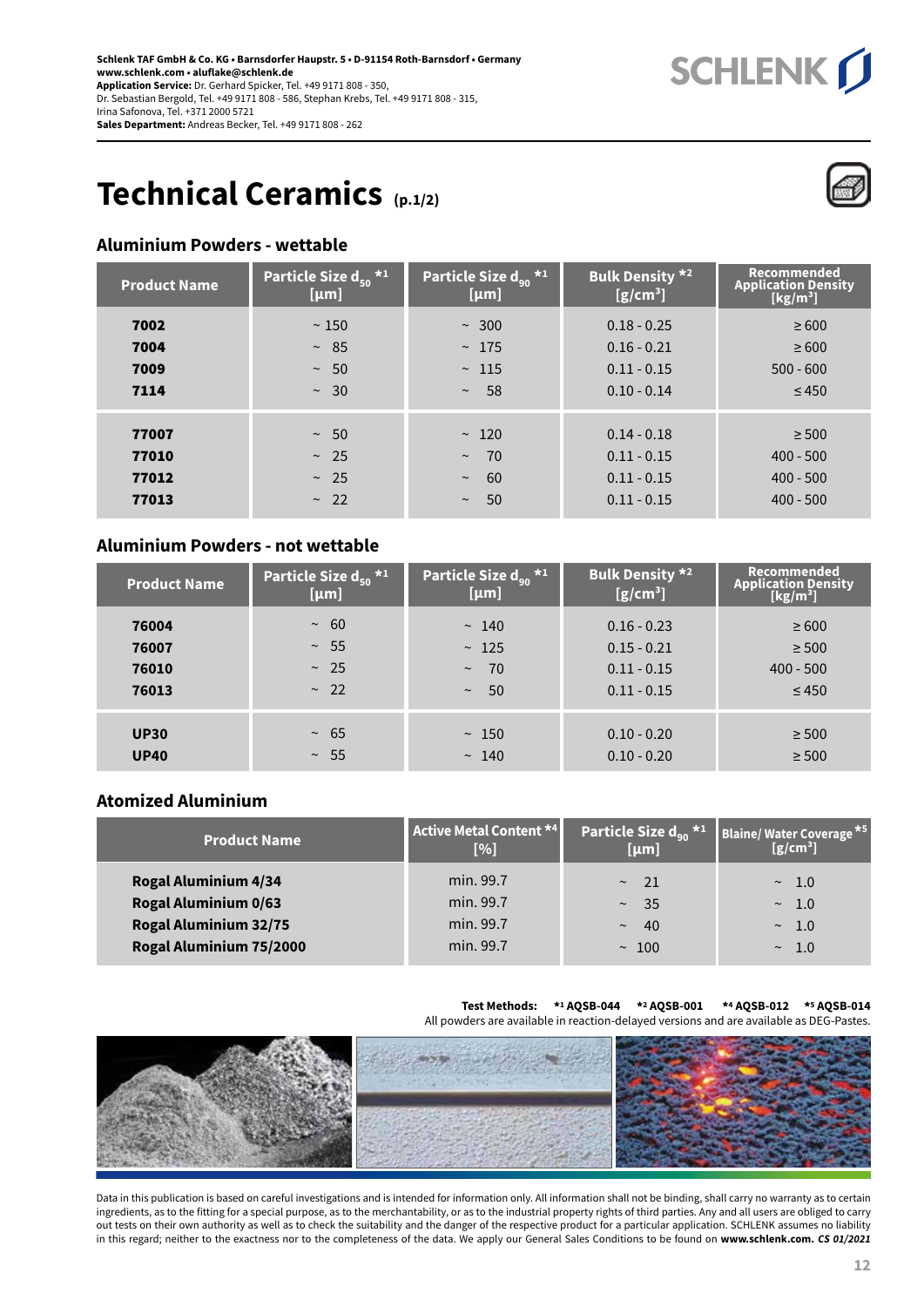



SCHLENK J

#### **Waterborne Pastes**

| <b>Product Name</b>        | Particle Size $\overline{d}_{50}$ *1<br>[µm] | Particle Size d <sub>90</sub> * <sup>1</sup><br>[µm] | <b>Recommended</b><br><b>Application Density</b><br>[kg/m <sup>3</sup> ] |
|----------------------------|----------------------------------------------|------------------------------------------------------|--------------------------------------------------------------------------|
| <b>Aquapor 300 series</b>  | - 70<br>$\sim$                               | ~150                                                 | $\geq 600$                                                               |
| <b>Aquapor 400 series</b>  | 60<br>$\sim$                                 | ~130                                                 | $\geq 600$                                                               |
| <b>Aquapor 1000 series</b> | $\sim 35$                                    | ~100                                                 | $500 - 600$                                                              |
| <b>Aquapor 3000 series</b> | $\sim$ 25                                    | 85<br>$\sim$                                         | $500 - 600$                                                              |
| <b>Aquapor 7000 series</b> | <sup>18</sup><br>$\sim$                      | 50<br>$\sim$                                         | $400 - 500$                                                              |
| <b>Aquapor 9000 series</b> | $\sim$ 13                                    | -35<br>$\sim$                                        | $\leq 400$                                                               |

#### **Calcium Carbonate Compounds**

| <b>Product Name</b>                                                                             | <b>Aluminium Powder x</b><br>[%] | Particle Size $d_{90}$ <sup>*1</sup><br>[µm]                                                            | <b>Blaine/Water Coverage *5</b><br>$[g/cm^3]$                                        |
|-------------------------------------------------------------------------------------------------|----------------------------------|---------------------------------------------------------------------------------------------------------|--------------------------------------------------------------------------------------|
| CaCO3/7004/x<br>CaCO3/7009/x<br>CaCO3/7114/x                                                    | 10/20<br>10/20<br>10/20          | 85<br>$\sim$<br>75<br>$\sim$<br>28<br>$\thicksim$                                                       | min. 7000<br>min. 13 000<br>min. 22 000                                              |
| CaCO3/UP30/x                                                                                    | 10/20                            | 70<br>$\sim$                                                                                            | min. 3500                                                                            |
| CaCO3/290/x<br>CaCO3/290R/x<br>CaCO3/U290XR/x<br>CaCO3/260R/x<br>CaCO3/260XR/x<br>CaCO3/U320R/x | 10<br>10<br>10<br>10<br>10<br>10 | 11<br>$\sim$<br><sup>11</sup><br>$\sim$<br>11<br>$\sim$<br>24<br>$\sim$<br>24<br>$\sim$<br>54<br>$\sim$ | min. 35 000<br>min. 35 000<br>min. 35 000<br>min. 18 000<br>min. 18 000<br>min. 8000 |

Other compounds are possible.

All powders are available in reaction-delayed versions and are available as DEG-Pastes.

**Test Methods: \*1 AQSB-044 \*2 AQSB-001 \*5 AQSB-014**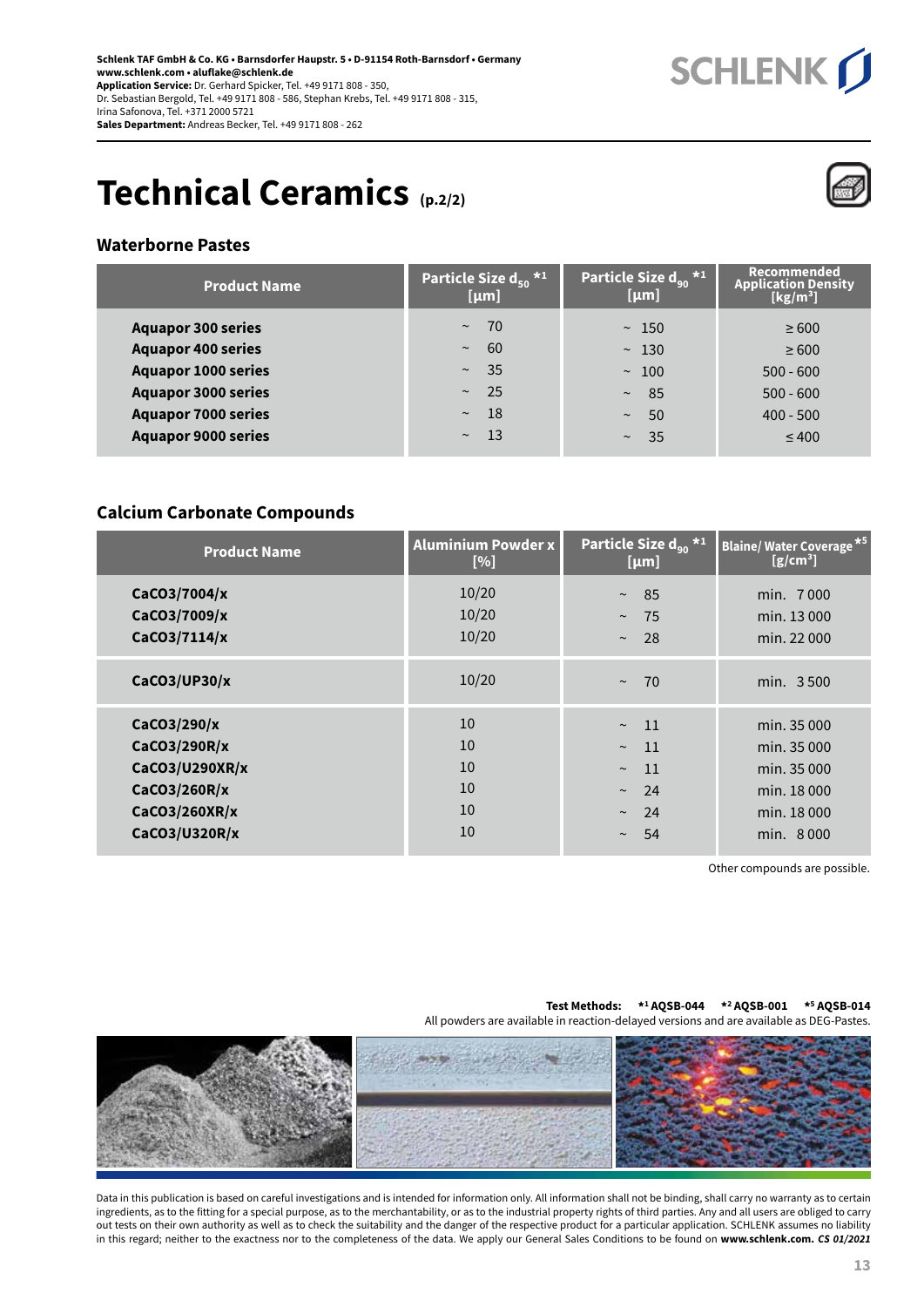

## **Foundry Technology (p.1/1)**



#### **Foil Granules**

| <b>Product Name</b> | Active Metal Content *4<br>[%] | <b>Bulk Density *2</b><br>$[g/cm^3]$ | Particle Size Range<br>[µm] |
|---------------------|--------------------------------|--------------------------------------|-----------------------------|
| 0/160               | $~\sim~96$                     | $\sim$ 1.0                           | $0 - 106$                   |
| 106/160             | $~\sim~96$                     | $\sim$ 1.0                           | $106 - 160$                 |
| 160/315             | $\sim$ 96                      | $\sim$ 1.0                           | $160 - 315$                 |
| 315/630             | $~\sim~96$                     | 1.0<br>$\sim$                        | $315 - 630$                 |
| 630 / 1000          | $~\sim~96$                     | $\sim$ 1.0                           | $630 - 1000$                |

#### **Atomized Aluminium**

| <b>Product Name</b>          | <b>Active Metal Content *4</b><br>$\lceil 96 \rceil$ | <b>Bulk Density *2</b><br>$[g/cm^3]$ | Particle Size $d_{50}$ <sup>*1</sup><br>[µm] |
|------------------------------|------------------------------------------------------|--------------------------------------|----------------------------------------------|
| <b>Rogal Aluminium 4/34</b>  | min. 99.7                                            | $\sim$ 1.0                           | 21                                           |
| <b>Rogal Aluminium 0/63</b>  | min. 99.7                                            | $\sim$ 1.0                           | - 35<br>$\sim$                               |
| <b>Rogal Aluminium 32/75</b> | min. 99.7                                            | $\sim$ 1.0                           | 40<br>$\sim$                                 |
| Rogal Aluminium 75/2000      | min. 99.7                                            | $\sim$ 1.0                           | ~100                                         |

#### **Aluminium Powders for Slurries**

| <b>Product Name</b> | <b>Water Coverage *5</b><br>$[g/cm^3]$ | Screen Analysis *6<br>$>71 \,\mu m$ [%] | Screen Analysis *6<br>$>45 \mu m$ [%] | Fat Content *7<br>[%] |
|---------------------|----------------------------------------|-----------------------------------------|---------------------------------------|-----------------------|
| <b>SL/0770</b>      | min. 18 000                            | max.1                                   | max.7                                 | $2 - 3$               |
| <b>SL/0970</b>      | min. 20 000                            | max. 0.5                                | max.3                                 | $2 - 3$               |
| <b>SL/2770</b>      | min. 18 000                            | max.1                                   | max.7                                 | $2 - 3$               |
| <b>SL/2970</b>      | min. 20 000                            | max. 0.5                                | max.3                                 | $2 - 3$               |

#### **Aluminium Powders for Slurries - Dedusted**

| <b>Product Name</b>                                          | Water Coverage *5                         | Screen Analysis <sup>*6</sup> | Screen Analysis *6      | Fat Content *7                |
|--------------------------------------------------------------|-------------------------------------------|-------------------------------|-------------------------|-------------------------------|
|                                                              | $[g/cm^3]$                                | $>71 \mu m$ [%]               | $>45 \mu m$ [%]         | [%]                           |
| <b>SL/4930 DD</b><br><b>SL/4970 DD</b><br><b>SL/41130 DD</b> | min. 20 000<br>min. 20 000<br>min. 20 000 | max. 0.5<br>max. 0.5          | max.3<br>max.3<br>max.1 | $2 - 3$<br>$2 - 3$<br>$2 - 3$ |

**Test Methods: \*1 AQSB-044 \*2 AQSB-001 \*3 AQSB-041 \*4 AQSB-012 \*5 AQSB-014 \*6 AQSB-003 \*7 AQSB-040**

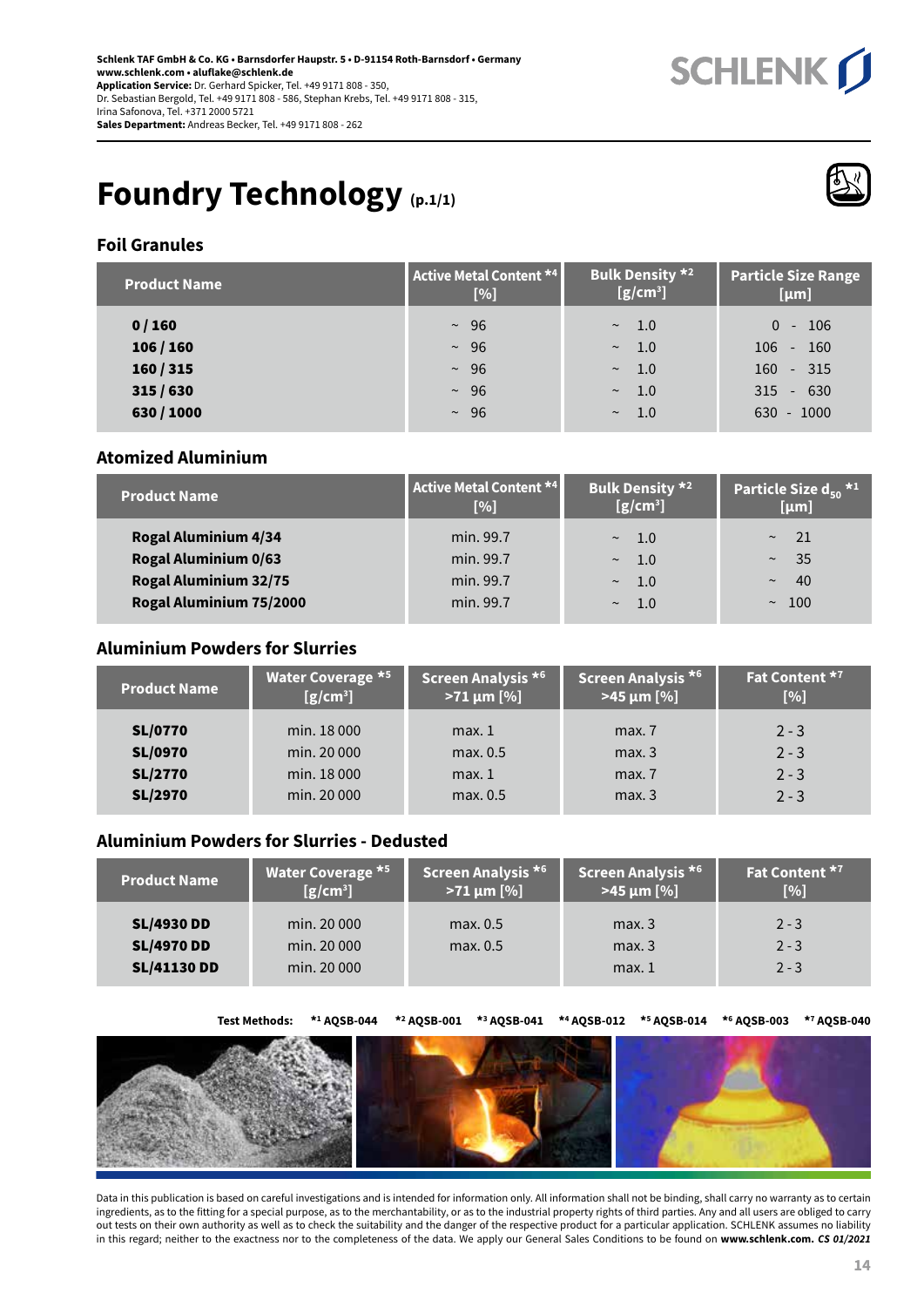

## **Pyrotechnics & Civil Explosives (p.1/1)**



#### **Aluminium Flitters**

| <b>Product Name</b> | Aceton Extract <sup>*3</sup><br>[%] | <b>Active Metal Content *4</b><br>[%] | <b>Bulk Density *2</b><br>[%] | <b>Particle Size Range</b><br>[µm] |
|---------------------|-------------------------------------|---------------------------------------|-------------------------------|------------------------------------|
| 0/150               | max. 0.6                            | min. 92                               | ~0.40                         | $0 - 150$                          |
| 0/300               | max. 0.6                            | min. 92                               | ~0.40                         | $0 - 300$                          |
| 150/300             | max. 0.6                            | min. 92                               | ~0.40                         | $150 - 300$                        |
| 300/600             | max. 0.5                            | min. 92                               | ~0.40                         | $300 - 600$                        |
| 600/1000            | max. 0.5                            | min. 92                               | ~0.40                         | $600 - 1000$                       |

#### **Atomized Aluminium**

| <b>Product Name</b>          | Active Metal Content *4<br>$\lceil 96 \rceil$ | <b>Bulk Density *2</b><br>$[g/cm^3]$ | Particle Size $d_{50}$ <sup>*1</sup><br>[µm] |
|------------------------------|-----------------------------------------------|--------------------------------------|----------------------------------------------|
| <b>Rogal Aluminium 4/34</b>  | min. 99.7                                     | $\sim$ 1.0                           | $\sim$ 21                                    |
| <b>Rogal Aluminium 0/63</b>  | min. 99.7                                     | $\sim$ 1.0                           | $~\sim~35$                                   |
| <b>Rogal Aluminium 32/75</b> | min. 99.7                                     | $\sim$ 1.0                           | $~\sim~40$                                   |
| Rogal Aluminium 75/2000      | min. 99.7                                     | $\sim$ 1.0                           | ~100                                         |

#### **Aluminium Powders for Slurries**

| <b>Product Name</b> | <b>Water Coverage *5</b><br>$[g/cm^3]$ | Screen Analysis *6<br>$>71 \,\mu m$ [%] | Screen Analysis <sup>*6</sup><br>$>45 \mu m$ [%] | Fat Content *7<br>[%] |
|---------------------|----------------------------------------|-----------------------------------------|--------------------------------------------------|-----------------------|
| <b>SL/0770</b>      | min. 18 000                            | max.1                                   | max.7                                            | $2 - 3$               |
| <b>SL/0970</b>      | min. 20 000                            | max. 0.5                                | max.3                                            | $2 - 3$               |
| <b>SL/2770</b>      | min. 18 000                            | max.1                                   | max.7                                            | $2 - 3$               |
| <b>SL/2970</b>      | min. 20 000                            | max. 0.5                                | max.3                                            | $2 - 3$               |

#### **Aluminium Powders for Slurries - Dedusted**

| <b>Product Name</b>                                          | <b>Water Coverage *5</b>                  | Screen Analysis *6   | Screen Analysis * <sup>6 ∣</sup> | Fat Content *7                |
|--------------------------------------------------------------|-------------------------------------------|----------------------|----------------------------------|-------------------------------|
|                                                              | $[g/cm^3]$                                | $>71 \mu m$ [%]      | $>45 \mu m$ [%]                  | [%]                           |
| <b>SL/4930 DD</b><br><b>SL/4970 DD</b><br><b>SL/41130 DD</b> | min. 20 000<br>min. 20 000<br>min. 20 000 | max. 0.5<br>max. 0.5 | max.3<br>max.3<br>max.1          | $2 - 3$<br>$2 - 3$<br>$2 - 3$ |

**Test Methods: \*1 AQSB-044 \*2 AQSB-001 \*3 AQSB-041 \*4 AQSB-012 \*5 AQSB-014 \*6 AQSB-003 \*7 AQSB-040**